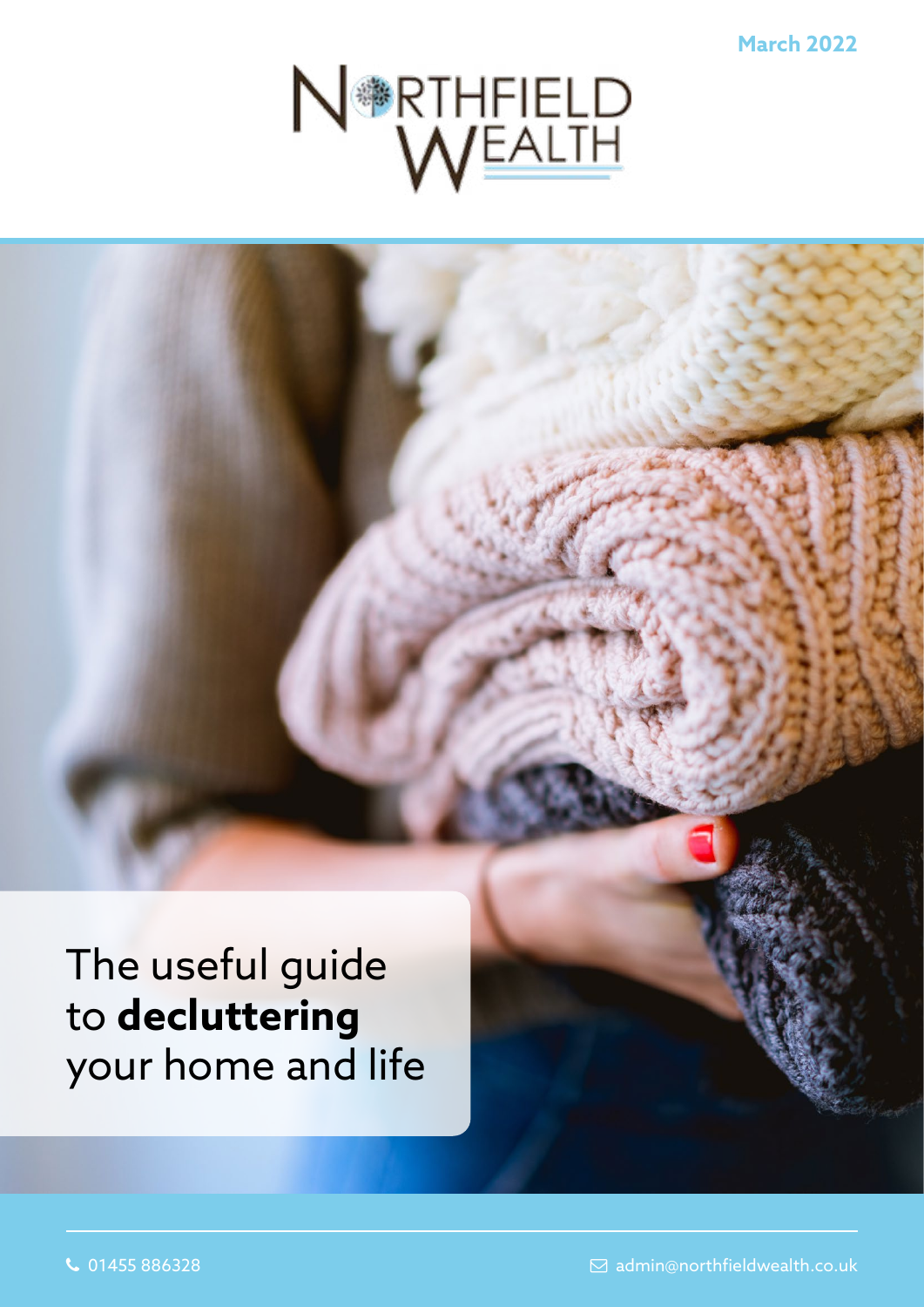

Over time you can pick up things that clutter your life and mean you aren't living the lifestyle you want.

It might be material items cluttering up your home or even habits that mean you're distracted from focusing on what you really want.

Spring is often associated with giving your home a big clean, getting rid of the old, and starting afresh for the summer months. So, now could be the perfect time to declutter your life to help you build the lifestyle you want.

#### **Why a good declutter could improve your life**

Getting rid of some of the clutter that's around your home may seem like an irrelevant task in the grand scheme of things, but it can have a huge effect on you and your wellbeing.

Pandemic lockdowns mean you've likely spent more time in your home over the last two years than normal. Your home may have become the only place where you relaxed, worked, exercised, and spent time with family for long periods. The pandemic has highlighted just how important our personal spaces are and how your environment can affect your mindset.

An organised living space that reflects your personality can help you unwind and feel calmer. It can also help your days be more productive as you'll be able to focus on the tasks at hand. Decluttering your home doesn't have to mean tossing everything out and leaving your house devoid of personality. But looking objectively at what fills your home and asking what value it adds, whether practical or sentimental, can help you create a space that's right for you.

"From the moment you start tidying, you will be compelled to reset your life. As a result, your life will start to change. That's why the task of putting your house in order should be done quickly." **– Marie Kondo**

Over the last few years, organising your home has become hugely popular, thanks in part

to Marie Kondo and her 2019 Netflix show, *Tidying Up with Marie Kondo*. Famous for asking "does this spark joy?" Kondo's method involves gathering together all your belongings and keeping only those things that "spark joy".

Her methods have proved popular. In fact, in 2015 Marie Kondo was listed as one of *Time's* 100 most influential people. She says her method is partly inspired by the Shinto religion, which originated in Japan.

"Treasuring what you have; treating the objects you own as not disposable, but valuable, no matter their actual monetary worth; and creating displays so you can value each individual object are all essentially Shinto ways of living." **– Marie Kondo**

You can use these principles to declutter nonmaterial things in your life, too. Your time and mental capacity are some of your most precious resources, so are you cluttering these up with things that aren't important to you? Decluttering your time can help you reach your goals.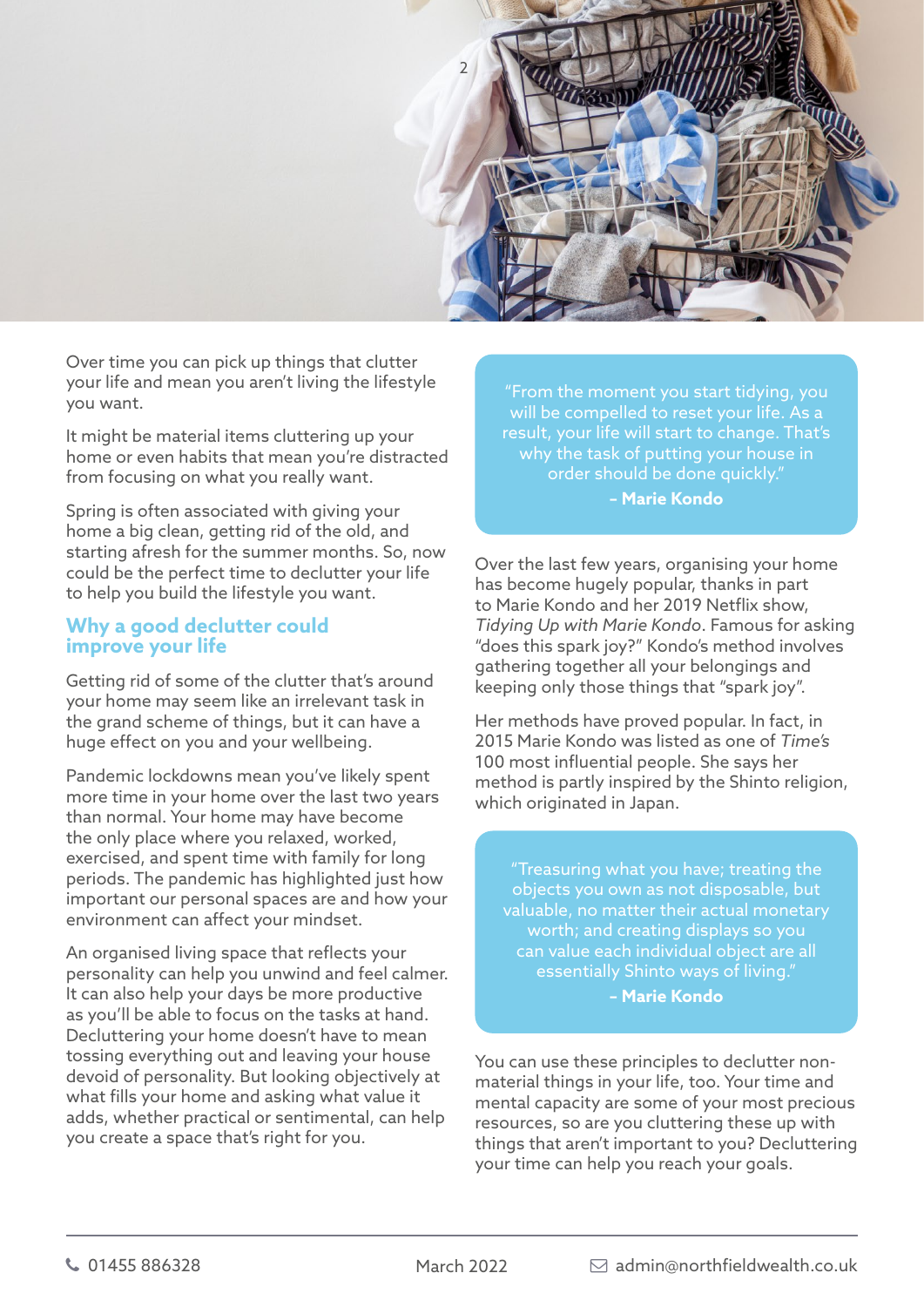## **7 practical steps to help you declutter your life**

#### **1. Start by setting out your goals**

Working backwards and starting with what you want to achieve can help you set out the right steps for you. What does your ideal lifestyle look like?

From what your dream home would look like to how you spend your time, having a vision can help you focus on the things that are really important to you. It can also provide you with the motivation you need to complete tasks and start decluttering.

When setting out goals, it can be easier to focus on big picture plans, like wanting to earn a promotion or move to a new house, but don't forget about the smaller details too. Decluttering your day-to-day routine and home can provide you with the space you need to reach larger aspirations.



#### **2. Create a step-by-step plan for decluttering your home**

Organising your home can help get you in the right mindset to declutter other areas of your life. A home environment that is clean and organised can help you to feel far more relaxed.

According to a report from [APDO,](https://www.apdo.co.uk/blog-messy-home-stressy-home-research/) 82% of people have experienced "mess stress" at some time in their life, and 44% experience it at least weekly.

Even those that considered themselves "naturally tidy" feel stressed about the state of their home at times. So, if you've ever found yourself feeling stressed, anxious, or distracted because of the way your home looks, you're not alone.

> "The ability to simplify means to eliminate the unnecessary so that the necessary may speak."

**– Hans Hofmann, German-American artist, 1880-1966** 

Tackling your whole home can seem like a daunting task, especially if it's been a while since you last decluttered. Being methodical about it and breaking it down into steps can make it more manageable. You may find a room-by-room approach is right for you or you could break your belongings into categories, for example, starting with paperwork before moving on to clothing.

Be critical about the choices you're making. Do the items you're choosing to keep serve a practical purpose or add value to your life in another way? Do they support the goals you've set out? If the answer to both those questions is "no", it may be time to recycle the item or throw it away.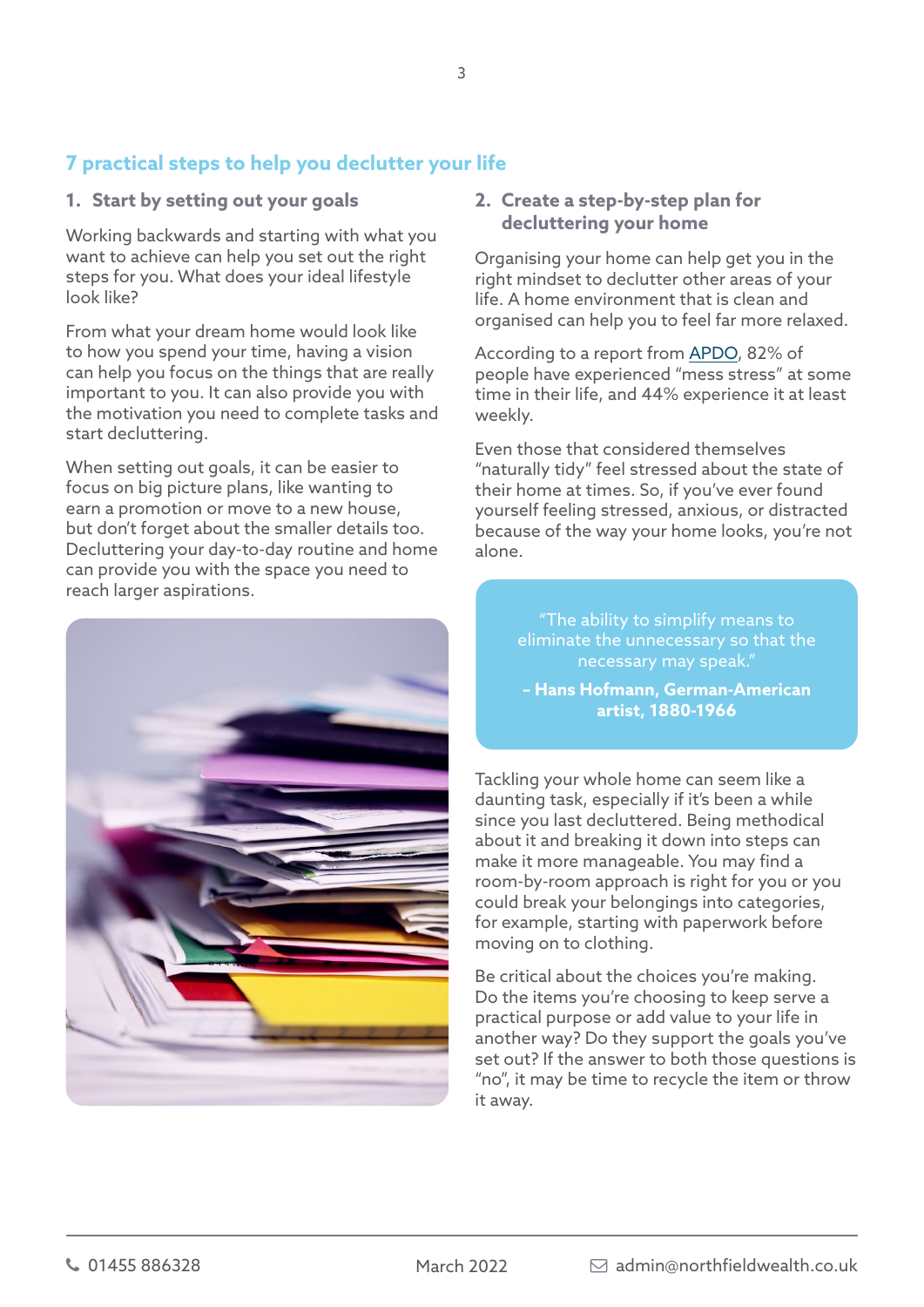

#### **3. Decide what you'll do with your clutter**

When sorting out your home, you're likely to have a pile of items that you no longer need or want. Having a plan for what to do with them can help you be more critical and get rid of the things you no longer need.

Tossing items into the bin can seem wasteful and may mean you end up holding on to possessions that you no longer want. Instead, split the items into different piles so they have a purpose. You may want to:

- Gift some of the items to family and friends if you know they'll find them useful
- Sell the items
- Donate them to charity.

Just because the items are cluttering your home, doesn't mean they can't be right for someone else.

Setting out a plan means clutter is less likely to still be taking up space in your home even after you've decided to get rid of it.

#### **4. Don't forget about your digital life**

Technology means that, over the last 20 years, more and more of our lives have become digital in some way. While you might have fewer letters to file at home, your inbox may be filling up. And, even though digital files aren't physical, they can cause just as much stress and confusion if they're not organised.

From old university or work documents to downloads, the files you have stored on your devices can quickly mount up. Once again, go through your digital items and ask "do I need or want this?".

Email inboxes are a good example of how easy it can be to clutter up your digital life. Delete the emails you no longer need and set up folders to organise those that you do.

Check what's coming into your inbox too. More than 300 billion emails are sent every day, so are the ones coming into your inbox important? Unsubscribe from the mailing lists that are sending you irrelevant information to make it far easier to organise your digital files.

Organising your digital life can mean you're more productive and that the things you need are far easier to find.

Using the cloud, you can declutter your computer, tablets, and phones while still having access to things like photos and other digital mementoes. Even if you need a copy of a file, using the cloud can provide a secure backup.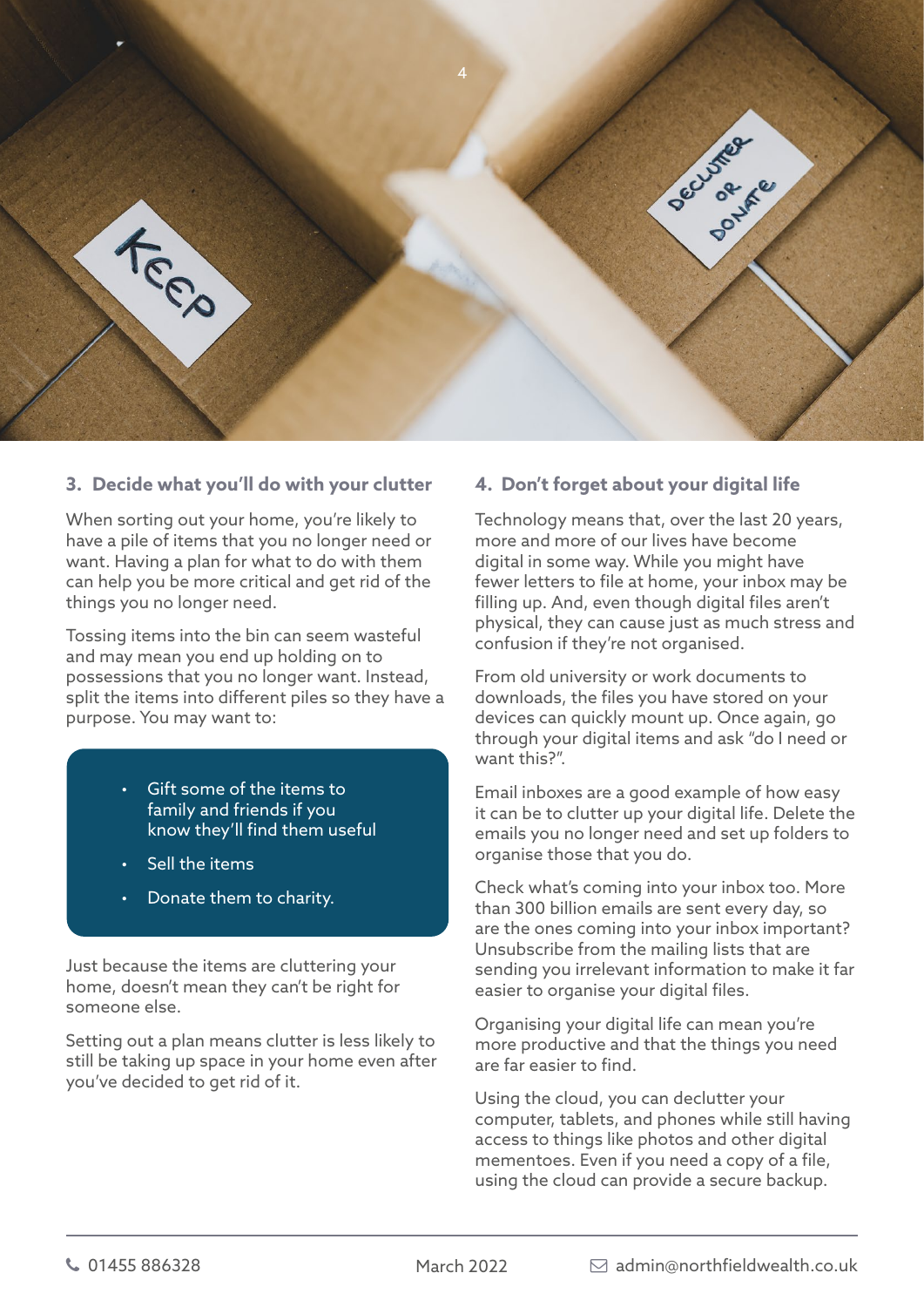

#### **5. Review how you spend your days**

Once your items are decluttered, it's time to look at how you use your time. Are you focusing on what you want?

Start by writing down all your commitments, both work and professional. This can help you to understand where your attention is focused. You may be surprised by how many things there are and what is taking up most of your time.

Reviewing your calendar can help you see where you may be cluttering up your time and which things you can cut down or remove entirely.

Then, think about what you want to invest your time in. This could be spending quality time with your family, working towards a new professional qualification, or taking up a hobby.

Don't feel bad about giving yourself free time either. It's important for helping you relax and it can give you the space to try new things or invest in what's important to you without feeling any pressure.

> "Oh! Old rubbish! Old letters, old clothes, old objects that one does not want to throw away. How well nature has understood that, every year, she must change her leaves, her flowers, her fruit and her vegetables, and make manure out of the mementos of her year!"

**– Jules Renard, French author, 1864-1910** 

#### **6. Get your finances in order**

Your finances will affect whether you can reach many goals, from your day-to-day lifestyle to big plans like retiring early. But organising finance is something people often put off.

What steps can you take to simplify your finances?

One example could be your pensions. The average worker now has multiple pensions and it can mean not only do you have lots of paperwork, but that your long-term plans are cluttered and unorganised. For some people, consolidating pensions can make retirement planning simpler and clearer.

Working with a financial planner can help you declutter your finances. We can help you identify the accounts and policies that aren't working for you, and instead focus on those that will help you reach your goals. It's a step that can provide you with confidence, so you spend less time worrying about your financial plan.

Organising your finances could also help your money go further. For instance, having your paperwork organised can mean it's easier to find and remember when deals are coming to an end. As an example, having information about your mortgage to hand can mean you're more likely to switch to a new deal when your current one comes to an end, which could mean you pay less interest.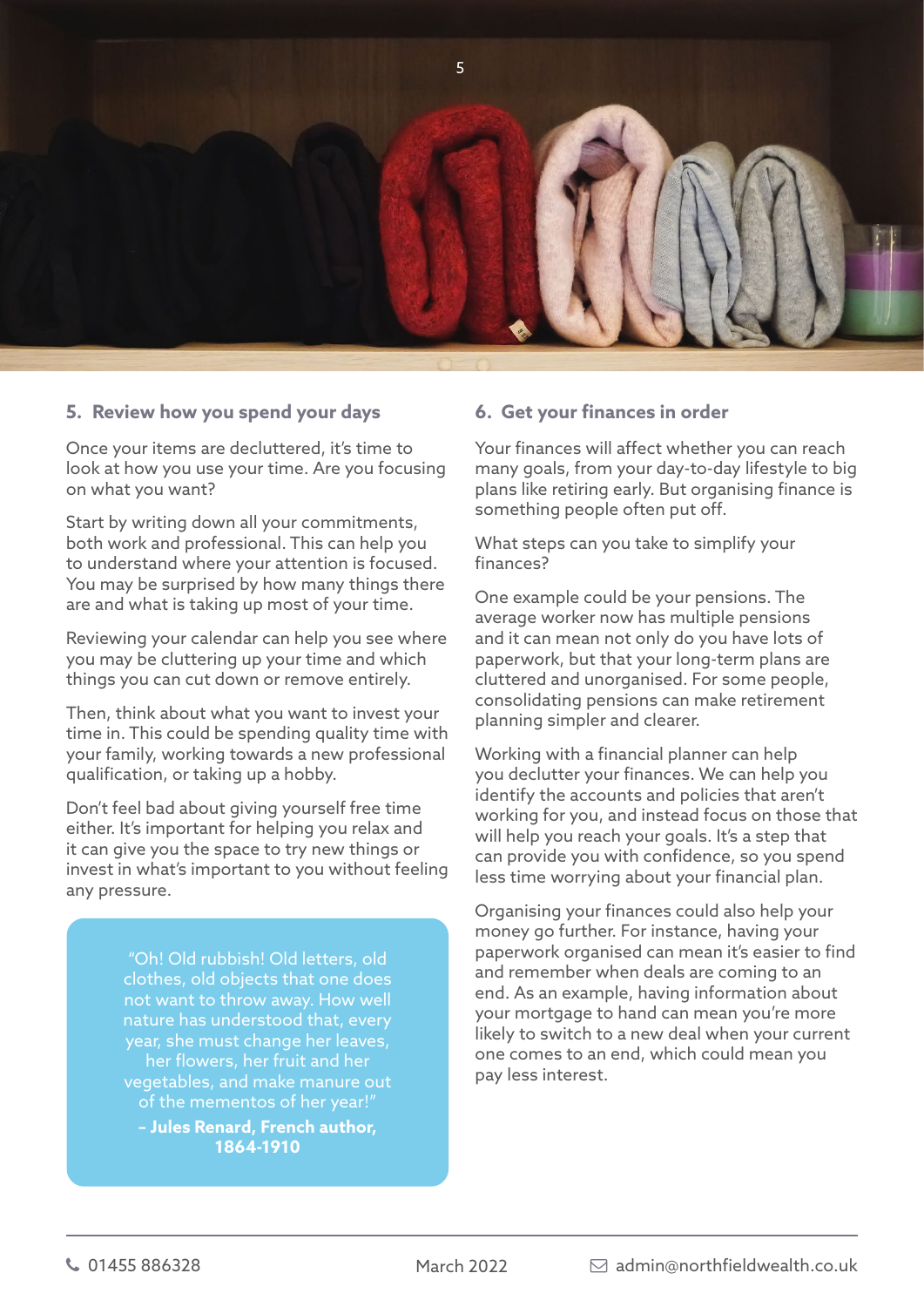

### **7. Declutter your mind**

Finally, declutter your mind. If you often have 101 things racing through your mind, taking some time to simply relax can be effective, improving your focus and boosting your wellbeing.

Meditation and other forms of mindfulness can help you relieve stress and focus on what's important to you.

Rather than multitasking, giving one thing at a

time your full attention can mean you're more productive. It's a step that can help you focus on the present too, rather than the past or what might happen in the future.

It can give you an appreciation for the things you have now and an understanding of what you need to do to reach other goals. Just like organising your home, decluttering your thoughts from time to time can lead to you feeling calmer and happier.

## **5 books that could help you declutter your life**

- **1.** *The Life-Changing Magic of Tidying* **by Marie Kondo.**  With a famous method for tidying up, Marie Kondo's book is a great place to start. The simple, effective method aims to help you create a clutter-free home for life.
- **2.** *Unstuffed: Decluttering Your Home, Mind and Soul* **by Ruth Soukup.**  If you've made a resolution to buy less "stuff" this book could be for you. It looks at how stuff, from physical items to packed schedules, could be affecting your life.
- **3.** *Cozy White Cottage: 100 Ways to Love the Feeling of Being Home* **by Liz Marie Galvan.**

At first glance, this book looks as though it's simply a décor book. However, with its focus on creating spaces that you love, it can help you declutter to create a home that suits you.

- **4.** *The Complete Book of Home Organisation* **by Toni Hammersley.**  Even after you've decluttered, you'll still have things that need to be organised. This book provides practical organisation lessons and tips.
- **5.** *The Minimalist Way: Minimalism Strategies to Declutter Your Life and Make Room for Joy* **by Erica Layne.**

This is another book that doesn't just look at your belongings but how a cluttered life can mean you don't get the most out of it, and advocates for a minimalist approach.